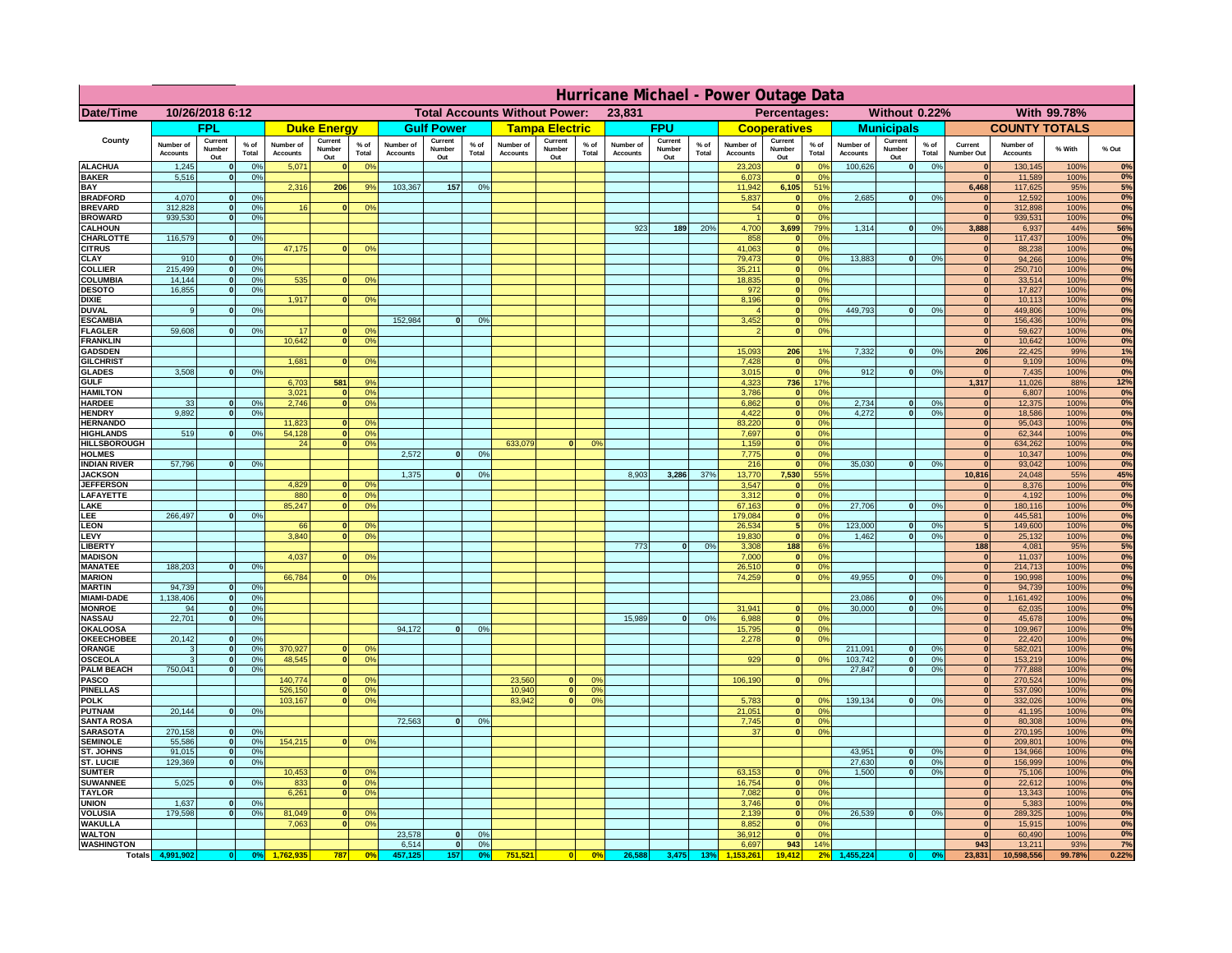# 10/26/2018 6:13 AM Hurricane Michael

| <b>Power Provider</b>                   | <b>County</b>       | <b>Number of Customers</b> | <b>Current Number Out</b> | <b>Outage Percentage</b> | <b>Estimated Restore Time</b> |
|-----------------------------------------|---------------------|----------------------------|---------------------------|--------------------------|-------------------------------|
| West Florida Electric Cooperative, Inc. | <b>JACKSON</b>      | 13,723                     | 7,483                     | 54.53%                   | >5 days                       |
| Gulf Coast Electric Cooperative, Inc.   | BAY                 | 11,942                     | 6,105                     | 51.12%                   | >5 days                       |
| Florida Public Utilities Corporation    | <b>JACKSON</b>      | 8,903                      | 3,286                     | 36.91%                   | >5 days                       |
|                                         |                     |                            |                           |                          |                               |
| West Florida Electric Cooperative, Inc. | CALHOUN             | 2,852                      | 2,061                     | 72.27%                   | >5 days                       |
| Gulf Coast Electric Cooperative, Inc.   | <b>CALHOUN</b>      | 1,848                      | 1,638                     | 88.64%                   | >5 days                       |
| West Florida Electric Cooperative, Inc. | <b>WASHINGTON</b>   | 4,260                      | 834                       | 19.58%                   | >5 days                       |
| Gulf Coast Electric Cooperative, Inc.   | <b>GULF</b>         | 4,323                      | 736                       | 17.03%                   | >5 days                       |
| Duke Energy                             | <b>GULF</b>         | 6,703                      | 581                       | 8.67%                    | TBD                           |
| Duke Energy                             | BAY                 | 2,316                      | 206                       | 8.89%                    | <b>TBD</b>                    |
| Talquin Electric Cooperative, Inc.      | GADSDEN             | 15,093                     | 206                       | 1.36%                    | 72                            |
| Florida Public Utilities Corporation    | <b>CALHOUN</b>      | 923                        | 189                       | 20.48%                   | >5 days                       |
| Talquin Electric Cooperative, Inc.      | <b>LIBERTY</b>      | 3,308                      | 188                       | 5.68%                    | >5 days                       |
|                                         |                     |                            |                           |                          |                               |
| <b>Gulf Power Company</b>               | BAY                 | 103,367                    | 157                       | 0.15%                    | $<24$                         |
| Gulf Coast Electric Cooperative, Inc.   | <b>WASHINGTON</b>   | 2,437                      | 109                       | 4.47%                    | >5 days                       |
| Gulf Coast Electric Cooperative, Inc.   | <b>JACKSON</b>      | 47                         | 47                        | 100.00%                  | >5 days                       |
| Talquin Electric Cooperative, Inc.      | LEON                | 26,534                     | 5                         | 0.02%                    | 48                            |
| Central Florida Electric Cooperative    | <b>ALACHUA</b>      | 875                        | $\mathbf{0}$              | 0.00%                    | <b>TBD</b>                    |
| Central Florida Electric Cooperative    | <b>DIXIE</b>        | 7,595                      | 0                         | 0.00%                    | TBD                           |
| Central Florida Electric Cooperative    | <b>GILCHRIST</b>    | 7,424                      | $\mathbf 0$               | 0.00%                    | Restored                      |
| Central Florida Electric Cooperative    | LAFAYETTE           | 9                          | $\mathbf 0$               | 0.00%                    | TBD                           |
| Central Florida Electric Cooperative    | LEVY                | 17,513                     | $\mathbf 0$               | 0.00%                    | Restored                      |
|                                         |                     |                            |                           |                          |                               |
| Central Florida Electric Cooperative    | <b>MARION</b>       | 9                          | $\mathsf 0$               | 0.00%                    | <b>TBD</b>                    |
| Chattahoochee Electric                  | <b>GADSDEN</b>      | 1,173                      | $\mathbf 0$               | 0.00%                    | Restored                      |
| Choctawhatchee Electric Cooperative     | <b>HOLMES</b>       | 293                        | 0                         | 0.00%                    | Restored                      |
| Choctawhatchee Electric Cooperative     | <b>OKALOOSA</b>     | 15,795                     | $\mathbf{0}$              | 0.00%                    | Restored                      |
| Choctawhatchee Electric Cooperative     | <b>SANTA ROSA</b>   | 201                        | 0                         | 0.00%                    | Restored                      |
| Choctawhatchee Electric Cooperative     | <b>WALTON</b>       | 36,812                     | $\mathbf 0$               | 0.00%                    | Restored                      |
| City of Alachua                         | <b>ALACHUA</b>      | 4,426                      | $\mathbf 0$               | 0.00%                    | TBD                           |
| City of Bartow                          | <b>POLK</b>         | 11,790                     | $\mathbf 0$               | 0.00%                    | TBD                           |
|                                         | CALHOUN             |                            | $\mathsf 0$               | 0.00%                    | Restored                      |
| City of Blountstown                     |                     | 1,314                      |                           |                          |                               |
| City of Bushnell                        | <b>SUMTER</b>       | 1,500                      | $\mathbf 0$               | 0.00%                    | <b>TBD</b>                    |
| City of Clewiston                       | <b>HENDRY</b>       | 4,272                      | $\mathsf 0$               | 0.00%                    | TBD                           |
| City of Fort Meade                      | <b>POLK</b>         | 2,379                      | $\mathbf 0$               | 0.00%                    | <b>TBD</b>                    |
| City of Havana                          | GADSDEN             | 1,391                      | 0                         | 0.00%                    | Restored                      |
| City of Leesburg                        | LAKE                | 22,000                     | $\mathbf 0$               | 0.00%                    | <b>TBD</b>                    |
| City of Moore Haven                     | <b>GLADES</b>       | 912                        | 0                         | 0.00%                    | TBD                           |
| City of Mount Dora                      | LAKE                | 5,706                      | $\mathbf 0$               | 0.00%                    | <b>TBD</b>                    |
| City of Newberry                        | <b>ALACHUA</b>      | 1,727                      | $\mathsf 0$               | 0.00%                    | <b>TBD</b>                    |
| City of Quincy                          | <b>GADSDEN</b>      |                            | $\mathbf 0$               | 0.00%                    | Restored                      |
|                                         |                     | 4,768                      |                           |                          |                               |
| City of Starke                          | <b>BRADFORD</b>     | 2,685                      | 0                         | 0.00%                    | <b>TBD</b>                    |
| City of Tallahassee                     | LEON                | 123,000                    | $\mathbf 0$               | 0.00%                    | Restored                      |
| City of Vero Beach                      | <b>INDIAN RIVER</b> | 35,030                     | 0                         | 0.00%                    | <b>TBD</b>                    |
| City of Wauchula                        | <b>HARDEE</b>       | 2,734                      | $\mathbf 0$               | 0.00%                    | <b>TBD</b>                    |
| City of Williston                       | LEVY                | 1,462                      | 0                         | 0.00%                    | TBD                           |
| City of Winter Park                     | ORANGE              | 13,941                     | $\mathbf{0}$              | 0.00%                    | <b>TBD</b>                    |
| Clay Electric Cooperative               | <b>ALACHUA</b>      | 22,328                     | 0                         | 0.00%                    | <b>TBD</b>                    |
| Clay Electric Cooperative               | <b>BAKER</b>        | 2,476                      | $\pmb{0}$                 | 0.00%                    | TBD                           |
|                                         |                     |                            |                           |                          |                               |
| Clay Electric Cooperative               | <b>BRADFORD</b>     | 5,837                      | 0                         | 0.00%                    | TBD                           |
| Clay Electric Cooperative               | <b>CLAY</b>         | 79,473                     | $\pmb{0}$                 | 0.00%                    | <b>TBD</b>                    |
| Clay Electric Cooperative               | COLUMBIA            | 16,922                     | 0                         | 0.00%                    | <b>TBD</b>                    |
| Clay Electric Cooperative               | <b>DUVAL</b>        | $\sqrt{4}$                 | 0                         | 0.00%                    | <b>TBD</b>                    |
| Clay Electric Cooperative               | <b>FLAGLER</b>      | $\overline{2}$             | 0                         | 0.00%                    | <b>TBD</b>                    |
| Clay Electric Cooperative               | <b>GILCHRIST</b>    | $\overline{4}$             | $\pmb{0}$                 | 0.00%                    | TBD                           |
| Clay Electric Cooperative               | LAKE                | 2,239                      | 0                         | 0.00%                    | TBD                           |
| Clay Electric Cooperative               | LEVY                | 712                        | 0                         | 0.00%                    | TBD                           |
|                                         | <b>MARION</b>       |                            | 0                         | 0.00%                    |                               |
| Clay Electric Cooperative               |                     | 16,301                     |                           |                          | <b>TBD</b>                    |
| Clay Electric Cooperative               | PUTNAM              | 21,051                     | $\pmb{0}$                 | 0.00%                    | TBD                           |
| Clay Electric Cooperative               | SUWANNEE            | 5                          | $\pmb{0}$                 | 0.00%                    | <b>TBD</b>                    |
| Clay Electric Cooperative               | <b>UNION</b>        | 3,746                      | 0                         | 0.00%                    | TBD                           |
| Clay Electric Cooperative               | VOLUSIA             | 2,139                      | 0                         | 0.00%                    | TBD                           |
| Duke Energy                             | <b>ALACHUA</b>      | 5,071                      | $\pmb{0}$                 | 0.00%                    | Restored                      |
| Duke Energy                             | <b>BREVARD</b>      | 16                         | $\pmb{0}$                 | 0.00%                    | Restored                      |
| <b>Duke Energy</b>                      | <b>CITRUS</b>       | 47,175                     | 0                         | 0.00%                    | Restored                      |
|                                         |                     |                            | 0                         | 0.00%                    |                               |
| Duke Energy                             | COLUMBIA            | 535                        |                           |                          | Restored                      |
| Duke Energy                             | <b>DIXIE</b>        | 1,917                      | $\pmb{0}$                 | 0.00%                    | Restored                      |
| Duke Energy                             | <b>FLAGLER</b>      | 17                         | $\pmb{0}$                 | 0.00%                    | Restored                      |
| Duke Energy                             | <b>FRANKLIN</b>     | 10,642                     | 0                         | 0.00%                    | Restored                      |
| Duke Energy                             | <b>GILCHRIST</b>    | 1,681                      | 0                         | 0.00%                    | Restored                      |
| Duke Energy                             | <b>HAMILTON</b>     | 3,021                      | $\mathbf 0$               | 0.00%                    | Restored                      |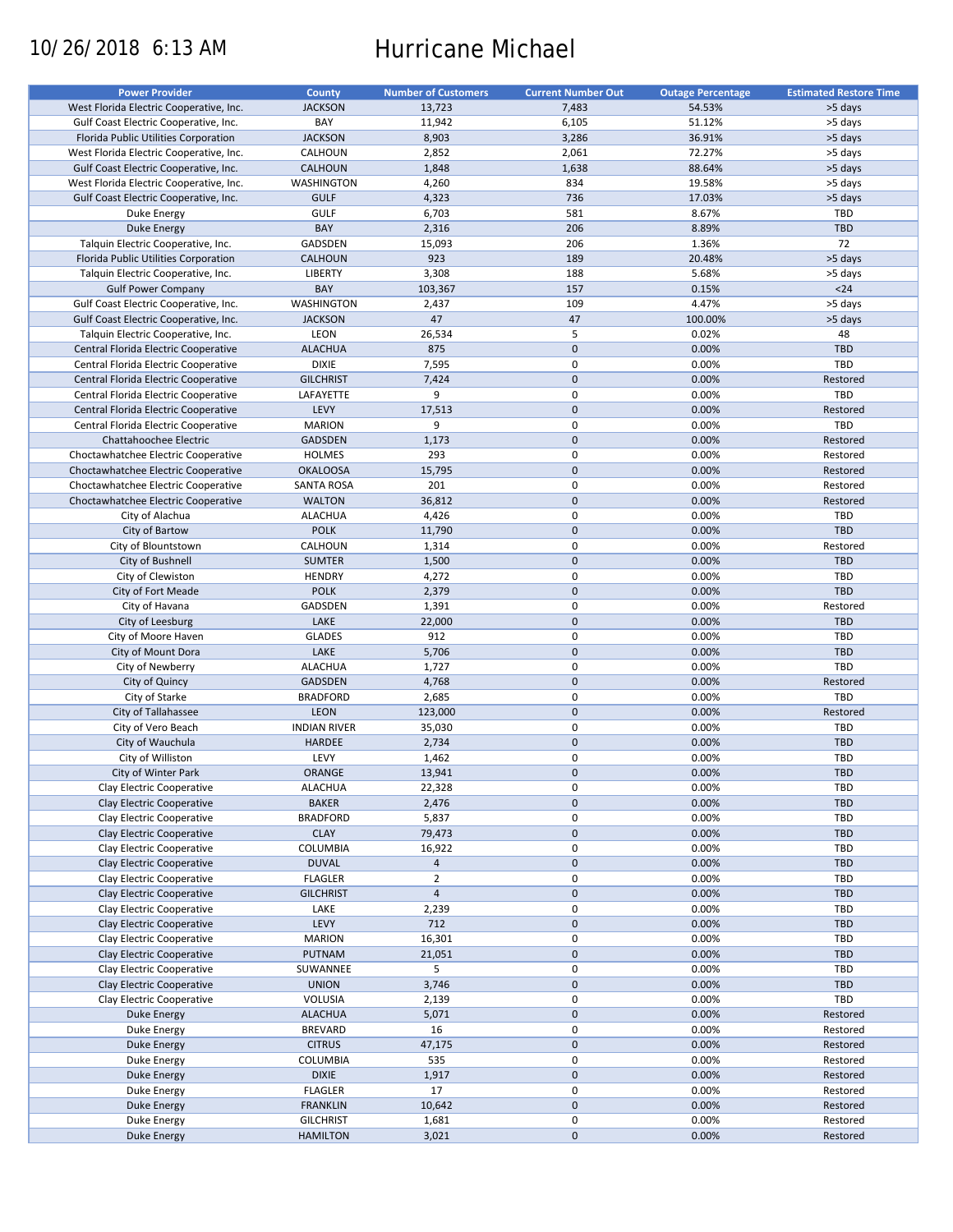### 10/26/2018 6:13 AM Hurricane Michael

| Duke Energy                                        | HARDEE              | 2,746          | $\mathsf 0$      | 0.00% | Restored   |
|----------------------------------------------------|---------------------|----------------|------------------|-------|------------|
| Duke Energy                                        | <b>HERNANDO</b>     | 11,823         | $\mathbf 0$      | 0.00% | Restored   |
| Duke Energy                                        | <b>HIGHLANDS</b>    | 54,128         | $\mathsf 0$      | 0.00% | Restored   |
| <b>Duke Energy</b>                                 | HILLSBOROUGH        | 24             | $\pmb{0}$        | 0.00% | Restored   |
|                                                    |                     | 4,829          | $\mathsf 0$      | 0.00% |            |
| Duke Energy                                        | <b>JEFFERSON</b>    |                |                  |       | Restored   |
| Duke Energy                                        | LAFAYETTE           | 880            | $\mathbf 0$      | 0.00% | Restored   |
| Duke Energy                                        | LAKE                | 85,247         | $\pmb{0}$        | 0.00% | Restored   |
| Duke Energy                                        | LEON                | 66             | $\mathbf 0$      | 0.00% | Restored   |
| Duke Energy                                        | LEVY                | 3,840          | $\pmb{0}$        | 0.00% | Restored   |
|                                                    |                     |                | $\mathbf 0$      |       |            |
| Duke Energy                                        | <b>MADISON</b>      | 4,037          |                  | 0.00% | Restored   |
| Duke Energy                                        | <b>MARION</b>       | 66,784         | $\mathsf 0$      | 0.00% | Restored   |
| <b>Duke Energy</b>                                 | ORANGE              | 370,927        | $\pmb{0}$        | 0.00% | Restored   |
| Duke Energy                                        | <b>OSCEOLA</b>      | 48,545         | $\mathsf 0$      | 0.00% | Restored   |
| Duke Energy                                        | PASCO               | 140,774        | $\mathbf 0$      | 0.00% | Restored   |
|                                                    |                     |                |                  |       |            |
| Duke Energy                                        | PINELLAS            | 526,150        | $\mathsf 0$      | 0.00% | Restored   |
| Duke Energy                                        | <b>POLK</b>         | 103,167        | $\mathbf 0$      | 0.00% | Restored   |
| Duke Energy                                        | SEMINOLE            | 154,215        | $\pmb{0}$        | 0.00% | Restored   |
| Duke Energy                                        | <b>SUMTER</b>       | 10,453         | $\pmb{0}$        | 0.00% | Restored   |
| Duke Energy                                        | SUWANNEE            | 833            | $\mathsf 0$      | 0.00% | Restored   |
|                                                    |                     |                |                  |       |            |
| Duke Energy                                        | <b>TAYLOR</b>       | 6,261          | $\mathbf 0$      | 0.00% | Restored   |
| Duke Energy                                        | VOLUSIA             | 81,049         | $\mathsf 0$      | 0.00% | Restored   |
| <b>Duke Energy</b>                                 | <b>WAKULLA</b>      | 7,063          | $\mathbf 0$      | 0.00% | Restored   |
| Escambia River Electric Cooperative, Inc.          | <b>ESCAMBIA</b>     | 3,452          | $\mathsf 0$      | 0.00% | TBD        |
| Escambia River Electric Cooperative, Inc.          | <b>SANTA ROSA</b>   | 7,544          | $\mathbf 0$      | 0.00% | TBD        |
|                                                    |                     |                |                  |       |            |
| Florida Keys Electric Cooperative                  | <b>MONROE</b>       | 31,941         | 0                | 0.00% | TBD        |
| Florida Power and Light Company                    | <b>ALACHUA</b>      | 1,245          | $\pmb{0}$        | 0.00% | <b>TBD</b> |
| Florida Power and Light Company                    | <b>BAKER</b>        | 5,516          | 0                | 0.00% | TBD        |
| Florida Power and Light Company                    | <b>BRADFORD</b>     | 4,070          | $\mathbf 0$      | 0.00% | TBD        |
| Florida Power and Light Company                    | <b>BREVARD</b>      | 312,828        | $\mathsf 0$      | 0.00% | TBD        |
|                                                    |                     |                |                  |       |            |
| Florida Power and Light Company                    | <b>BROWARD</b>      | 939,530        | $\mathbf 0$      | 0.00% | TBD        |
| Florida Power and Light Company                    | CHARLOTTE           | 116,579        | $\mathbf 0$      | 0.00% | <b>TBD</b> |
| Florida Power and Light Company                    | <b>CLAY</b>         | 910            | $\mathbf 0$      | 0.00% | TBD        |
| Florida Power and Light Company                    | <b>COLLIER</b>      | 215,499        | $\mathsf 0$      | 0.00% | TBD        |
| Florida Power and Light Company                    | <b>COLUMBIA</b>     | 14,144         | $\mathbf 0$      | 0.00% | <b>TBD</b> |
|                                                    |                     |                |                  |       |            |
| Florida Power and Light Company                    | <b>DESOTO</b>       | 16,855         | $\mathsf 0$      | 0.00% | <b>TBD</b> |
| Florida Power and Light Company                    | <b>DUVAL</b>        | 9              | $\mathbf 0$      | 0.00% | <b>TBD</b> |
| Florida Power and Light Company                    | <b>FLAGLER</b>      | 59,608         | $\mathsf 0$      | 0.00% | <b>TBD</b> |
| Florida Power and Light Company                    | <b>GLADES</b>       | 3,508          | $\mathbf 0$      | 0.00% | TBD        |
| Florida Power and Light Company                    | HARDEE              | 33             | $\mathsf 0$      | 0.00% | TBD        |
|                                                    |                     |                |                  |       |            |
| Florida Power and Light Company                    | <b>HENDRY</b>       | 9,892          | $\mathbf 0$      | 0.00% | TBD        |
| Florida Power and Light Company                    | <b>HIGHLANDS</b>    | 519            | $\mathsf 0$      | 0.00% | TBD        |
| Florida Power and Light Company                    | <b>INDIAN RIVER</b> | 57,796         | $\pmb{0}$        | 0.00% | TBD        |
| Florida Power and Light Company                    | LEE                 | 266,497        | 0                | 0.00% | TBD        |
| Florida Power and Light Company                    | MANATEE             | 188,203        | $\mathbf 0$      | 0.00% | <b>TBD</b> |
|                                                    |                     |                |                  |       |            |
| Florida Power and Light Company                    | <b>MARTIN</b>       | 94,739         | $\pmb{0}$        | 0.00% | TBD        |
| Florida Power and Light Company                    | MIAMI-DADE          | 1,138,406      | $\mathbf{0}$     | 0.00% | <b>TBD</b> |
| Florida Power and Light Company                    | <b>MONROE</b>       | 94             | $\mathsf 0$      | 0.00% | TBD        |
| Florida Power and Light Company                    | NASSAU              | 22,701         | $\mathbf 0$      | 0.00% | <b>TBD</b> |
|                                                    |                     |                |                  |       |            |
| Florida Power and Light Company                    | OKEECHOBEE          | 20,142         | 0                | 0.00% | TBD        |
| Florida Power and Light Company                    | ORANGE              | $\overline{3}$ | $\mathbf 0$      | 0.00% | <b>TBD</b> |
| Florida Power and Light Company                    | <b>OSCEOLA</b>      | 3              | 0                | 0.00% | TBD        |
| Florida Power and Light Company                    | PALM BEACH          | 750,041        | $\mathbf 0$      | 0.00% | TBD        |
| Florida Power and Light Company                    | PUTNAM              | 20,144         | $\mathsf 0$      | 0.00% | <b>TBD</b> |
| Florida Power and Light Company                    | SARASOTA            | 270,158        | $\boldsymbol{0}$ | 0.00% | TBD        |
|                                                    |                     |                |                  |       |            |
| Florida Power and Light Company                    | SEMINOLE            | 55,586         | $\mathsf 0$      | 0.00% | TBD        |
| Florida Power and Light Company                    | ST. JOHNS           | 91,015         | $\mathbf 0$      | 0.00% | TBD        |
| Florida Power and Light Company                    | ST. LUCIE           | 129,369        | $\mathsf 0$      | 0.00% | TBD        |
| Florida Power and Light Company                    | SUWANNEE            | 5,025          | $\mathbf 0$      | 0.00% | <b>TBD</b> |
| Florida Power and Light Company                    | <b>UNION</b>        |                | $\pmb{0}$        | 0.00% | TBD        |
|                                                    |                     | 1,637          |                  |       |            |
| Florida Power and Light Company                    | <b>VOLUSIA</b>      | 179,598        | $\mathbf 0$      | 0.00% | TBD        |
| Florida Public Utilities Corporation               | LIBERTY             | 773            | $\mathsf 0$      | 0.00% | >5 days    |
| Florida Public Utilities Corporation               | <b>NASSAU</b>       | 15,989         | $\boldsymbol{0}$ | 0.00% | Restored   |
| Fort Pierce Utilities Authority                    | ST. LUCIE           | 27,630         | $\pmb{0}$        | 0.00% | TBD        |
|                                                    |                     |                |                  |       |            |
| Gainesville (Gainesville Regional Utilities - GRU) | <b>ALACHUA</b>      | 94,473         | $\mathbf 0$      | 0.00% | TBD        |
| Glades Electric Cooperative, Inc.                  | <b>GLADES</b>       | 3,015          | $\mathsf 0$      | 0.00% | TBD        |
| Glades Electric Cooperative, Inc.                  | <b>HARDEE</b>       | $\mathbf 0$    | $\pmb{0}$        |       | TBD        |
| Glades Electric Cooperative, Inc.                  | <b>HENDRY</b>       | 3,530          | 0                | 0.00% | TBD        |
| Glades Electric Cooperative, Inc.                  | <b>HIGHLANDS</b>    | 7,321          | $\mathbf 0$      | 0.00% | TBD        |
|                                                    |                     |                |                  |       |            |
| Glades Electric Cooperative, Inc.                  | OKEECHOBEE          | 2,278          | $\mathbf 0$      | 0.00% | TBD        |
| Green Cove Springs Electric                        | <b>CLAY</b>         | 3,889          | $\pmb{0}$        | 0.00% | TBD        |